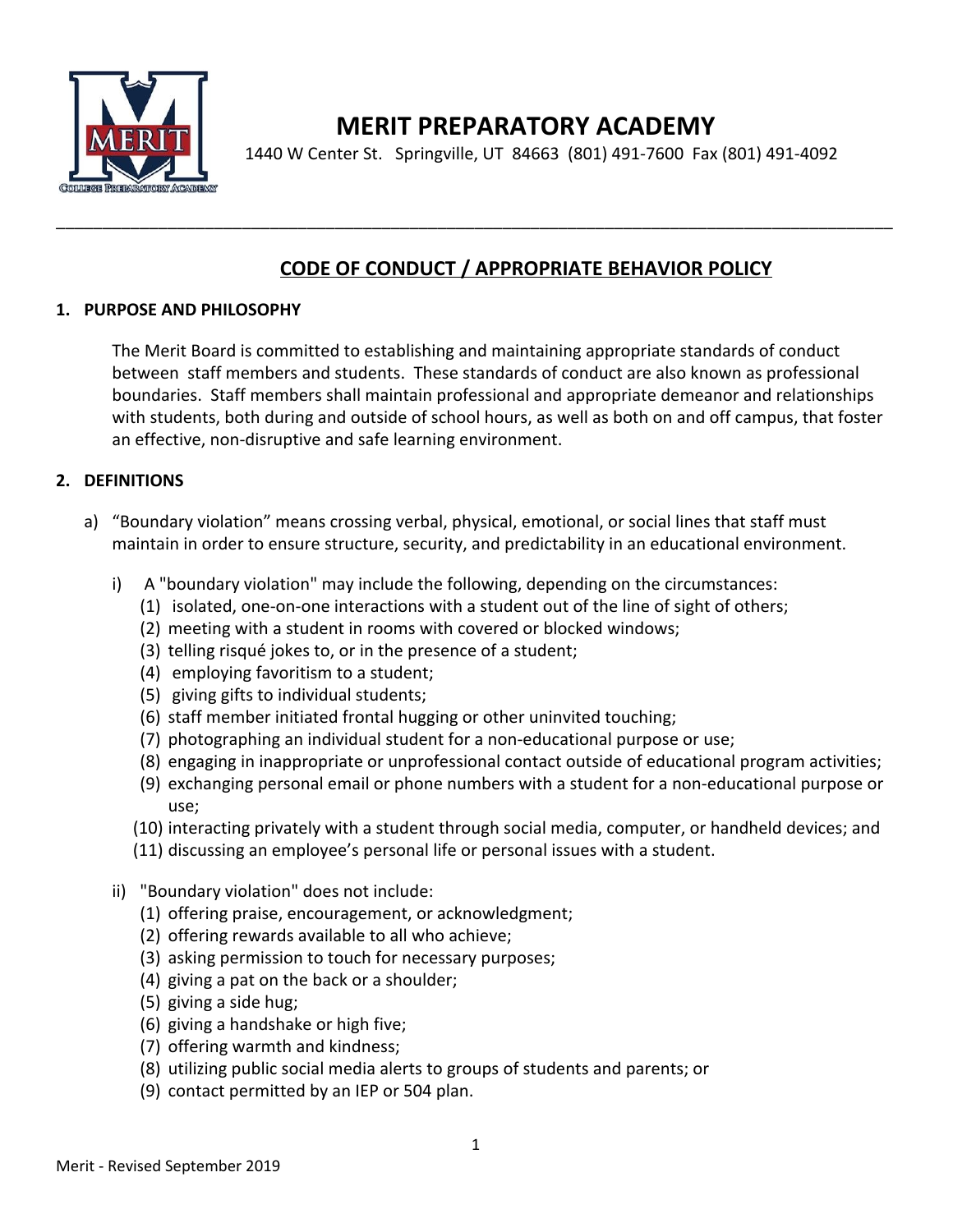- b) "Grooming" means befriending and establishing an emotional connection with a child or a child's family to lower the child's inhibitions for emotional, physical, or sexual abuse.
- c) "Sexual conduct" includes any sexual contact or communication between a staff member and a student including but not limited to:
	- i) "Sexual abuse" means the criminal conduct described in Utah Code Ann. §76-5-404.1(2) and includes, regardless of the gender of any participant:
		- (1) touching the anus, buttocks, pubic area, or genitalia of a student;
		- (2) touching the breast of a female student; or
		- (3) otherwise taking indecent liberties with a student;
		- (4) with the intent to:
			- (a) cause substantial emotional or bodily pain; or
			- (b) arouse or gratify the sexual desire of any individual.
	- ii) "Sexual battery" means the criminal conduct described in Utah Code Ann. §76-9-702.1 and includes intentionally touching, whether or not through clothing, the anus, buttocks, or any part of the genitals of a student, or the breast of a female student, and the actor's conduct is under circumstances the actor knows or should know will likely cause affront or alarm to the student touched; or
	- iii) A staff member and student sharing any sexually explicit or lewd communication, image, or photograph.
- d) "Staff member" means an employee, contractor, or volunteer with unsupervised access to students.
- e) "Student" means a child under the age of 18 or over the age of 18 if still enrolled in a public secondary school.

#### **3. POLICY**

Staff members shall act in a way that acknowledges and reflects their inherent positions of authority and influence over students.

- a) Staff members shall recognize and maintain appropriate personal boundaries in teaching, supervising and interacting with students and shall avoid boundary violations including behavior that could reasonably be considered grooming or lead to even an appearance of impropriety.
- b) A staff member may not subject a student to any form of abuse including but not limited to:
	- i) physical abuse;
	- ii) verbal abuse;
	- iii) sexual abuse; or
	- iv) mental abuse.
- c) A staff member shall not touch a student in a way that makes a reasonably objective student feel uncomfortable.
- d) A staff member shall not engage in any sexual conduct toward or sexual relations with a student including but not limited to: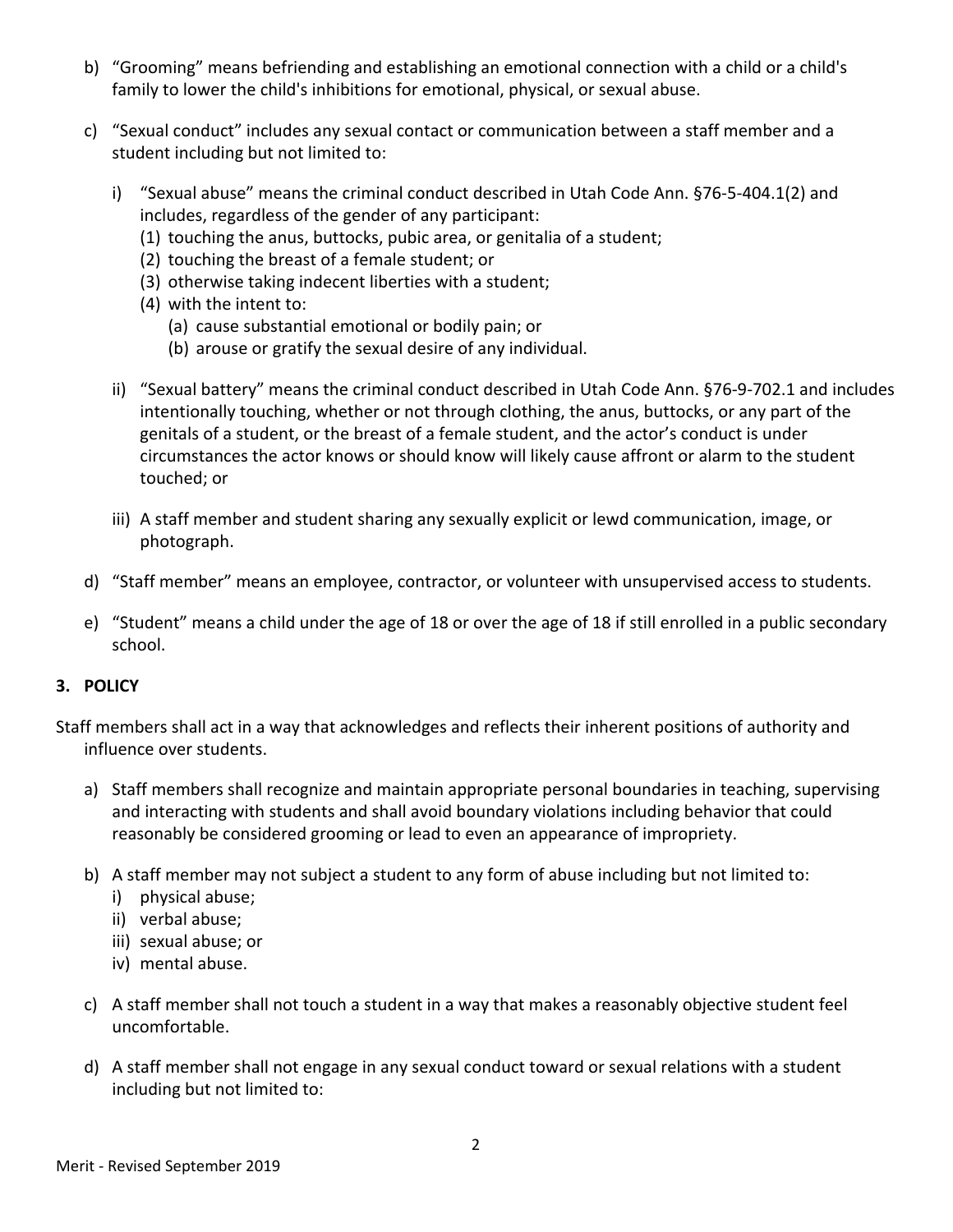- i) viewing with a student, or allowing a student to view, pornography or any other sexually explicit or inappropriate images or content, whether video, audio, print, text, or other format;
- ii) sexual battery; or
- iii) sexual assault.
- e) Staff member communications with students, whether verbal or electronic, shall be professional and avoid boundary violations.
- f) A staff member shall not provide gifts, special favors, or preferential treatment to a student or group of students.
- g) A staff member shall not discriminate against a student on the basis of sex, religion, national origin, gender identity, sexual orientation, or any other prohibited class.
- h) Staff member use of electronic devices and social media to communicate with students must comply with Merit Preparatory Academy's policy, be professional, pertain to school activities or classes, and comply with the Family Educational Rights and Privacy Act.
- i) A staff member may not use or be under the influence of alcohol or illegal substances during work hours, on school property, or at a school sponsored event. Additionally, a staff member may not use any form of tobacco or electronic cigarettes on school property or at school sponsored activities
- j) A staff member shall cooperate in any investigation concerning allegations of actions, conduct, or communications that if proven, would violate this policy.
- k) Merit Preparatory Academy recognizes that familial relationships between a staff member and a student may provide for exceptions to certain provisions of this policy.
- l) Conduct prohibited by this policy is considered a violation of this policy regardless of whether the student may have consented.

#### **4. REPORTING**

- a) A staff member who has reason to believe there has been a violation of this policy shall immediately report such conduct to an appropriate supervisor or school administrator. If a staff member has reason to believe a school administrator has violated this policy, the staff member shall immediately report the conduct to the administrator's supervisor.
- b) In addition to the obligation to report suspected child abuse or neglect to law enforcement or the Division of Child and Family Services under Utah Code Ann. §62A-4a-403:
	- i) a staff member who has reasonable cause to believe that a student may have been physically or sexually abused by a school staff member shall immediately report the belief and all other relevant information to the school administrator, or to Merit Preparatory Academy Administration;
	- ii) a school administrator who has received a report or who otherwise has reasonable cause to believe that a student may have been physically or sexually abused by a school staff member shall immediately inform the Merit Preparatory Academy Administration of the reported abuse; and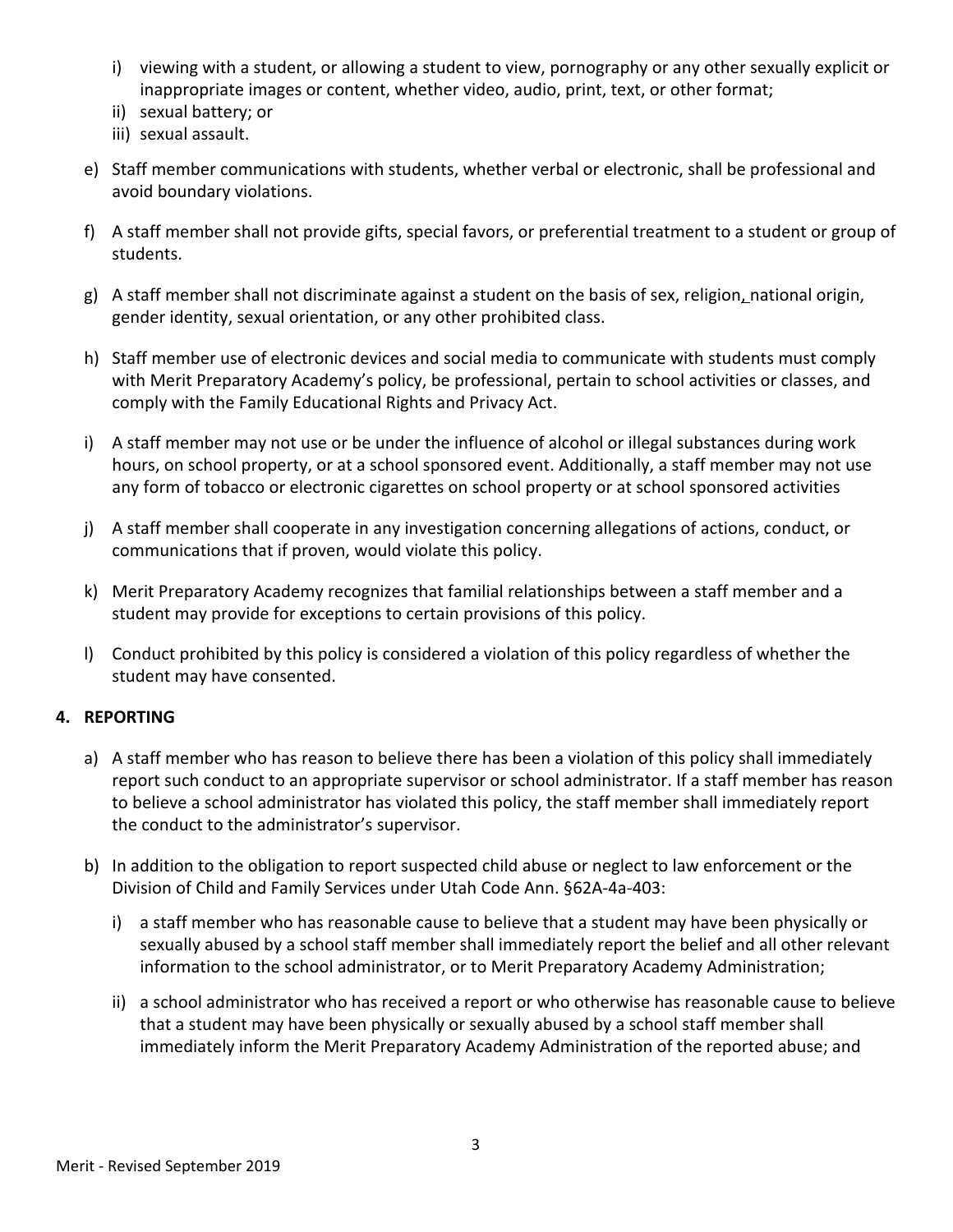- iii) if the staff member suspected to have abused a student holds a professional educator license issued by the Utah State Board of Education, the Merit Preparatory Academy Administration shall immediately report that information to the Utah Professional Practices Advisory Commission;
- iv) a person who makes a report under this subsection in good faith shall be immune from civil or criminal liability that might otherwise arise by reason of that report.
- c) A staff member who has knowledge of suspected incidents of bullying shall immediately notify the student's building administrator in compliance with Merit Preparatory Academy's Bullying Policy.
- d) Failing to report suspected misconduct as required herein is a violation of this policy, the Utah Educator Standards, and in some instances, state law, and may result in disciplinary action.

#### **5. TRAINING**

- a) Within 10 days of beginning employment with Merit Preparatory Academy, a staff member shall receive training regarding this policy and shall acknowledge in writing having received training and understanding the policy.
- b) Staff members employed by Merit Preparatory Academy at the time of initial adoption of this policy shall receive training regarding this policy prior to the first day of the school year on which students will be in attendance and shall acknowledge in writing having received training and understanding the policy.

#### **6. VIOLATIONS**

A staff member found in violation of this policy will be subject to disciplinary action.

#### **REFERENCES**

Title 62A, Chapter 4a, Part 4, *Child Abuse or Neglect Reporting Requirements* Utah Code Section 53E-6-701, *Mandatory Reporting of Physical or Sexual Abuse of Students* Utah Admin. Code R277-401, *Child Abuse-Neglect Reporting by Education Personnel* Utah Admin. Code R277-515, *Utah Educator Professional Standards* Utah Admin. Code R277-322, *LEA Codes of Conduct* Utah Code Section 63G-7-301, *Waivers of Immunity* Utah Code Section 76-5-401.1, *Sexual Abuse of a Minor* Utah Code Section 76-9-702.1, *Sexual Battery*

Approved by the Board of Trustees: September 17, 2019